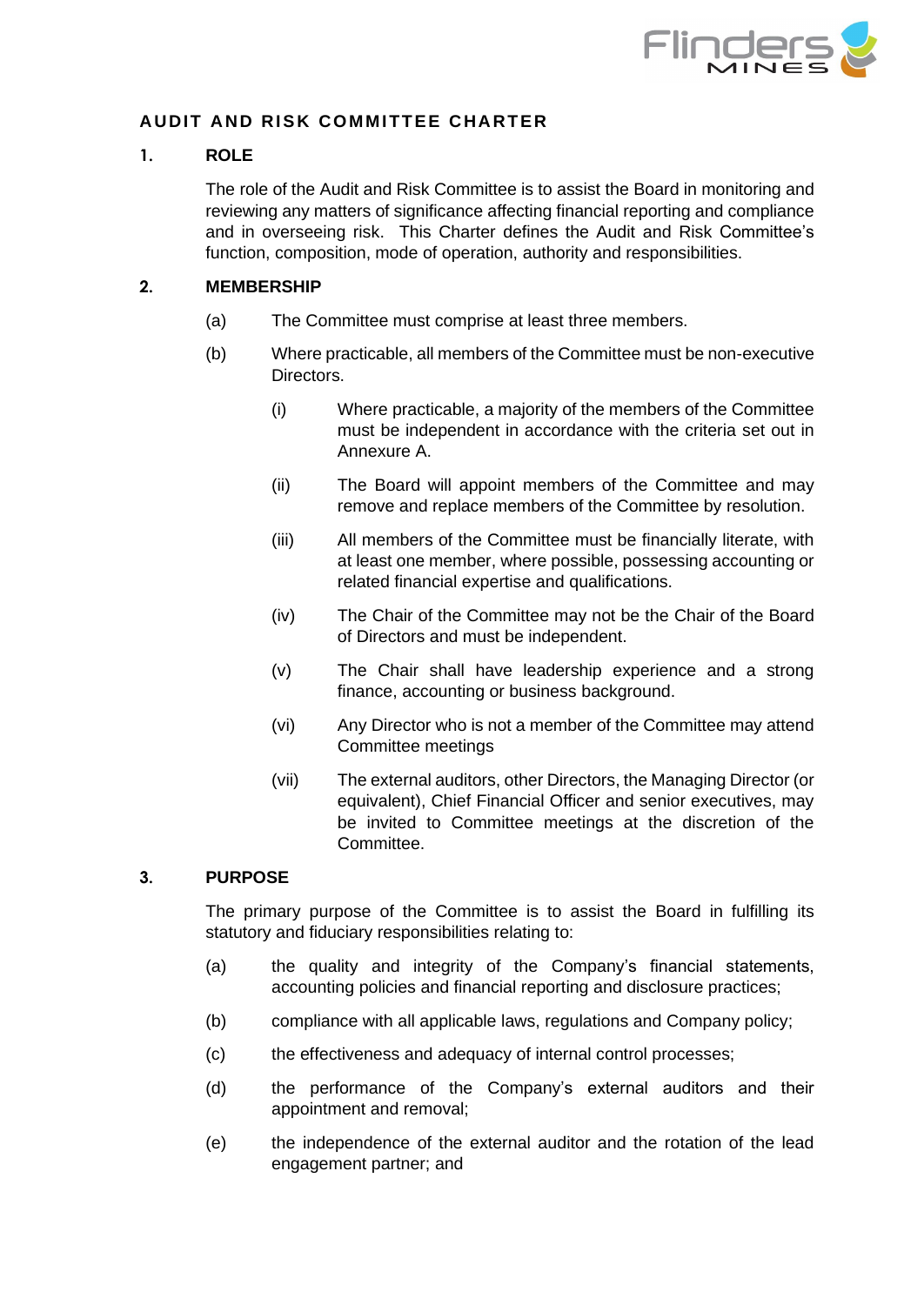(f) the identification and management of business risks.

A secondary function of the Committee is to perform such special reviews or investigations as the Board may consider necessary.

### **4. DUTIES AND RESPONSIBILITIES OF THE COMMITTEE**

### **4.1 Review of Financial Reports**

- (a) Review the appropriateness of the accounting principles adopted by management in the financial reports and the integrity of the Company's financial reporting.
- (b) Oversee the financial reports and the results of the external audits of those reports.
- (c) Assess whether external reporting is adequate for shareholder needs.
- (d) Assess management processes supporting external reporting.
- (e) Review the impact of any proposed changes in accounting policies on the financial statements.
- (f) Review the quarterly, half yearly and annual financial results.

### **4.2 Relationship with External Auditors**

- (a) Recommend to the Board procedures for the selection and appointment of external auditors and for the rotation of external auditor partners.
- (b) Review performance, succession plans and rotation of the lead engagement partner.
- (c) Approve the external audit plan and fees proposed for audit work to be performed.
- (d) Discuss any necessary recommendations to the Board for the approval of quarterly, half yearly or annual reports.
- (e) Review the adequacy of accounting and financial controls together with the implementation of any recommendations of the external auditor in relation thereto.
- (f) Meet with the external auditors at least twice in each financial period without management being present and at any other time the Committee considers appropriate.
- (g) Provide pre-approval of audit and non-audit services that are to be undertaken by the external auditor.
- (h) Ensure adequate disclosure as may be required by law of the Committee's approval of all non-audit services provided by the external auditor.
- (i) Ensure that the external auditor prepares and delivers an annual statement as to their independence which includes details of all relationships with the Company.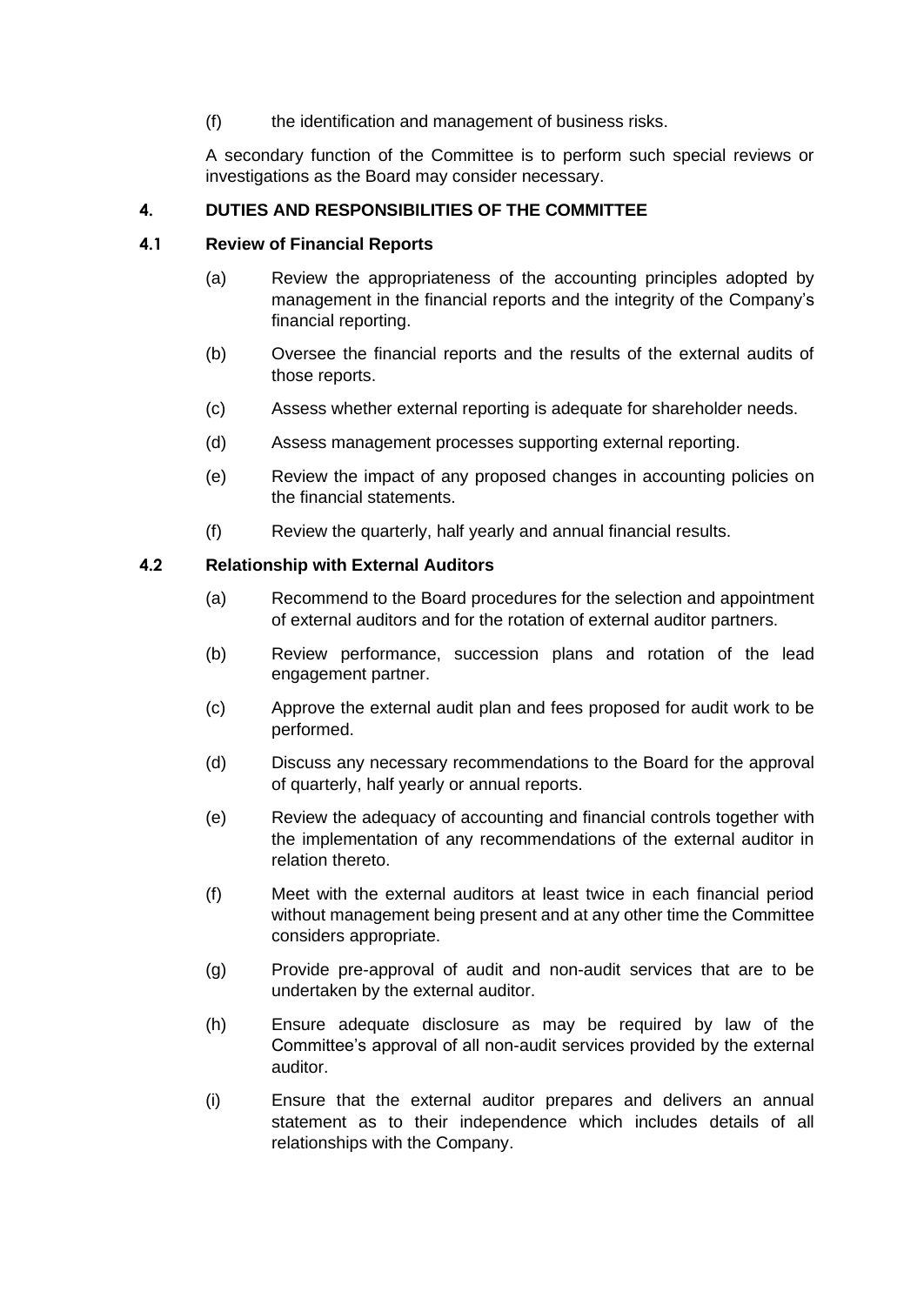(j) Receive from the external auditor their report on, among other things, critical accounting policies and alternative accounting treatment, prior to the filing of their audit report in compliance with the Corporations Act.

# **4.3 Internal Audit Function**

- (a) Monitor the need for a formal internal audit function and its scope.
- (b) Assess the performance and objectivity of any internal audit procedures that may be in place.
- (c) Review risk management and internal compliance procedures.
- (d) Monitor the quality of the accounting function.

### **4.4 Risk Management**

- (a) Oversee the Company's risk management systems, practices and procedures to ensure effective risk identification and management and compliance with internal guidelines and external requirements.
	- i. Review at least annually the Company's risk management framework and internal control system and report to the Board on its efficiency and effectiveness;
	- ii. Monitor management's performance against the risk management framework, including whether it is operating within the risk appetite set by the Board;
	- iii. Review reports by management on the efficiency and effectiveness of risk management and associated internal compliance and control procedures and make recommendations to Board in relation to changes that should be made to the Company's risk management framework or the risk appetite set by the Board;
	- iv. Receive reports from management on new and emerging sources of risk and the risk controls and mitigation measures that management has put in place to deal with those risks;
	- v. Review any material incident involving fraud or a break-down of the Company's risk controls and the "lessons learned".
- (b) Develop and maintain a risk register which identifies the business risks to the Company and its operations (including economic, environmental and social sustainability risks) and assess the likelihood of their occurrence;
- (c) Review the insurance strategy and determine the extent to which it aligns with the risk profile of the Company.

### **4.5 Other**

- (a) Oversee treasury and tax management practices.
- (b) Oversee the Company's environmental risk management and occupational health and safety processes.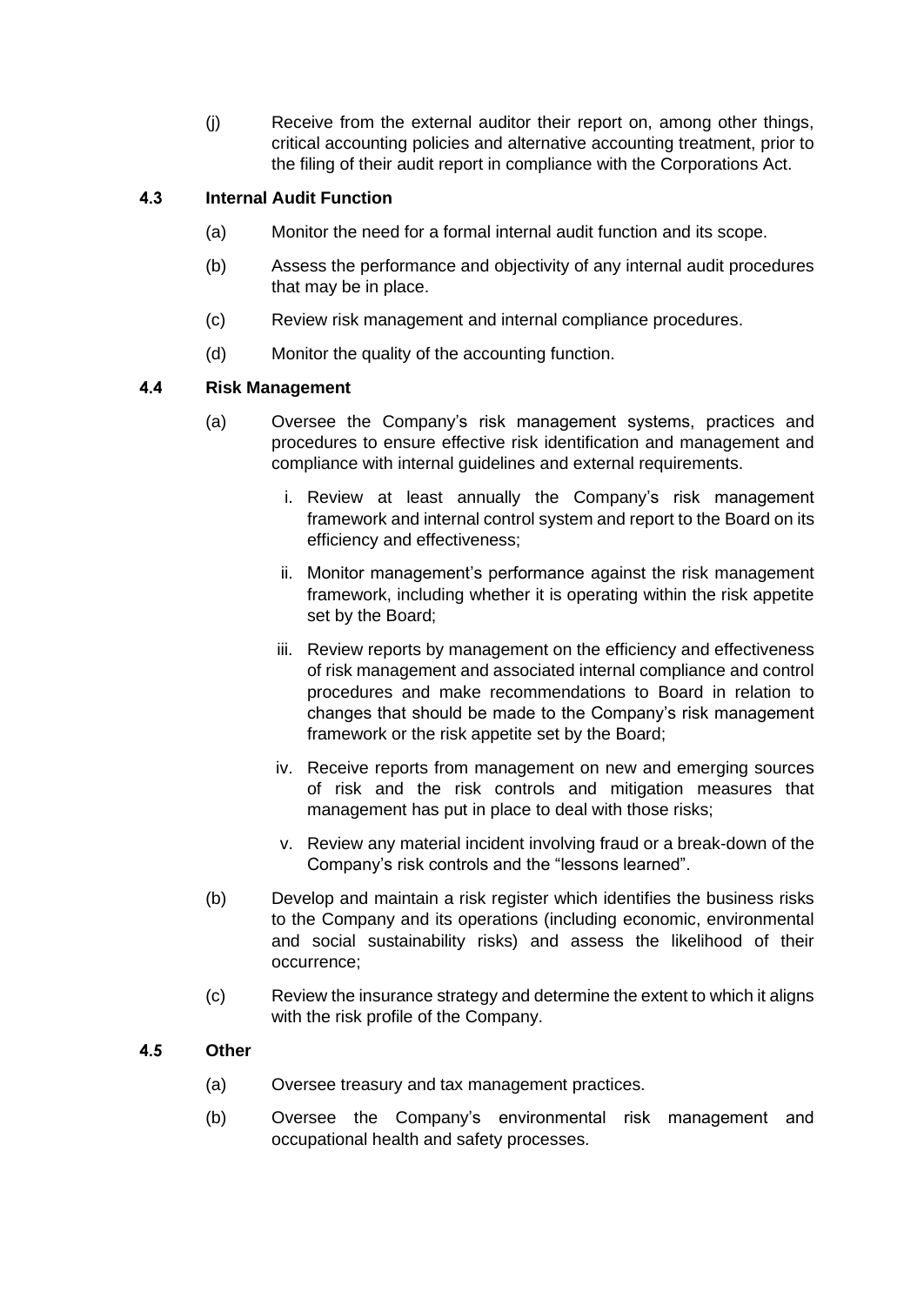- (c) Oversee procedures for whistle-blower protection.
- (d) Monitor related party transactions.

# **5. MEETINGS**

- (a) The Committee will meet at least two times yearly and additionally as circumstances may require for it to undertake its role effectively.
- (b) Meetings are called by the Secretary as directed by the Board or at the request of the Chairman of the Committee.
- (c) Where deemed appropriate by the Chairman of the Committee, meetings and subsequent approvals and recommendations can be implemented by circular resolution.
- (d) A quorum shall consist of two members of the Committee. In the absence of the Chairman of the Committee, the members shall elect one of their members as Chairman of that meeting.
- (e) Decisions will be based on a majority of votes, with the Chairman having a casting vote.
- (f) The Committee Chairman will report on the actions of the Committee to the Board papers at the next Board meeting.
- (g) Minutes of each Committee meeting are to be included for information in the papers for the next full Board meeting after each Committee meeting.

### **6. SECRETARY**

- (a) The Company Secretary or their nominee shall be the Secretary of the Committee and shall attend meetings of the Committee as required.
- (b) The Secretary will be responsible for keeping the minutes of meetings of the Committee and circulating them to Committee members and to the other members of the Board.
- (c) The Secretary shall distribute supporting papers for each meeting of the Committee as far in advance as possible.

# **7. RELIANCE ON INFORMATION OR PROFESSIONAL OR EXPERT ADVICE**

Each member of the Committee is entitled to rely on information, or professional or expert advice, to the extent permitted by law, given or prepared by:

- (a) an employee of the Group whom the member believes on reasonable grounds to be reliable and competent in relation to the matters concerned;
- (b) a professional adviser or expert in relation to matters that the member believes on reasonable grounds to be within the person's professional or expert competence; or
- (c) another Director or officer of the Group in relation to matters within the Director's or officer's authority.